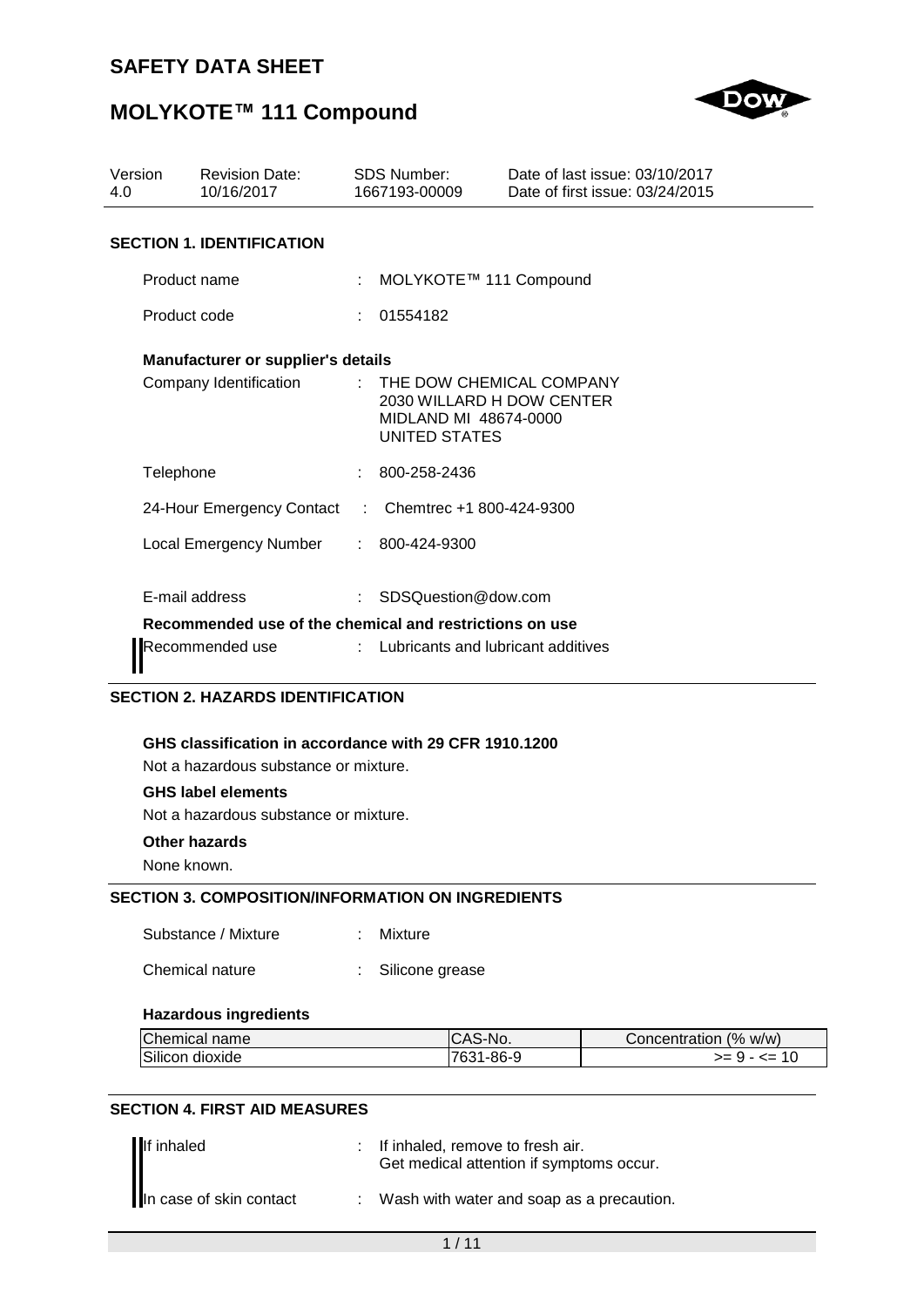

# **MOLYKOTE™ 111 Compound**

| Version<br>4.0 | <b>Revision Date:</b><br>10/16/2017                    | <b>SDS Number:</b><br>1667193-00009 | Date of last issue: 03/10/2017<br>Date of first issue: 03/24/2015                                    |
|----------------|--------------------------------------------------------|-------------------------------------|------------------------------------------------------------------------------------------------------|
|                |                                                        |                                     | Get medical attention if symptoms occur.                                                             |
|                | In case of eye contact                                 |                                     | Flush eyes with water as a precaution.<br>Get medical attention if irritation develops and persists. |
| swallowed      |                                                        | Rinse mouth thoroughly with water.  | : If swallowed, DO NOT induce vomiting.<br>Get medical attention if symptoms occur.                  |
| delayed        | Most important symptoms<br>and effects, both acute and | : None known.                       |                                                                                                      |
|                | Protection of first-aiders                             |                                     | No special precautions are necessary for first aid responders.                                       |
|                | Notes to physician                                     |                                     | Treat symptomatically and supportively.                                                              |

#### **SECTION 5. FIRE-FIGHTING MEASURES**

| Suitable extinguishing media :                      |    | Water spray<br>Alcohol-resistant foam<br>Carbon dioxide (CO2)<br>Dry chemical                                                                                                                                                                           |
|-----------------------------------------------------|----|---------------------------------------------------------------------------------------------------------------------------------------------------------------------------------------------------------------------------------------------------------|
| Unsuitable extinguishing<br>media                   | ÷. | None known.                                                                                                                                                                                                                                             |
| Specific hazards during fire<br>tighting            | ÷  | Exposure to combustion products may be a hazard to health.                                                                                                                                                                                              |
| Hazardous combustion prod-<br>ucts                  |    | Carbon oxides<br>Silicon oxides<br>Formaldehyde<br>Boron oxides                                                                                                                                                                                         |
| Specific extinguishing meth-<br>ods                 | ÷  | Use extinguishing measures that are appropriate to local cir-<br>cumstances and the surrounding environment.<br>Use water spray to cool unopened containers.<br>Remove undamaged containers from fire area if it is safe to do<br>SO.<br>Evacuate area. |
| Special protective equipment :<br>for fire-fighters |    | Wear self-contained breathing apparatus for firefighting if<br>necessary.<br>Use personal protective equipment.                                                                                                                                         |

## **SECTION 6. ACCIDENTAL RELEASE MEASURES**

| Personal precautions, protec-<br>tive equipment and emer-<br>gency procedures | Follow safe handling advice and personal protective<br>equipment recommendations. |
|-------------------------------------------------------------------------------|-----------------------------------------------------------------------------------|
| Environmental precautions                                                     | : Discharge into the environment must be avoided.                                 |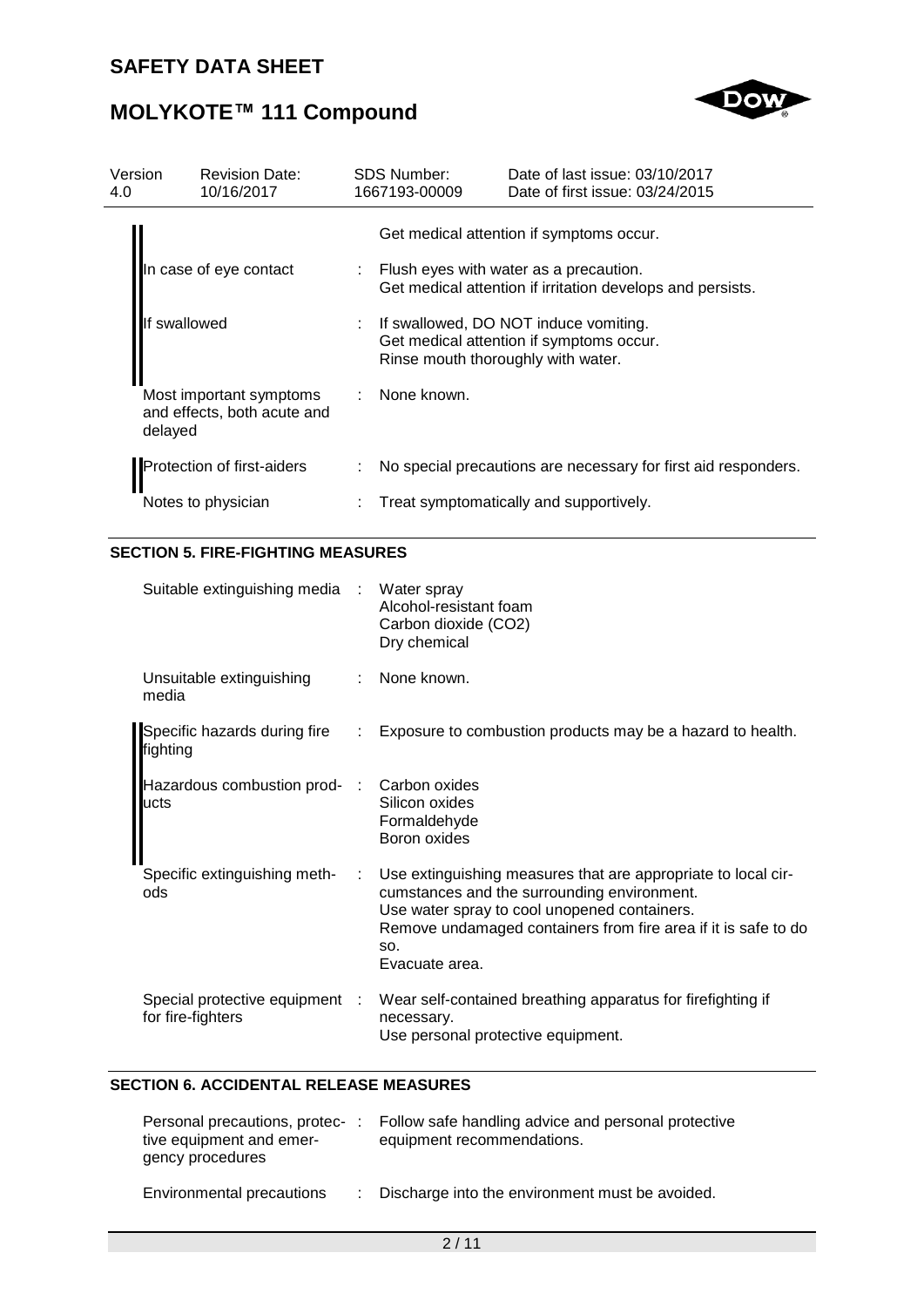

# **MOLYKOTE™ 111 Compound**

| Version<br>4.0 | <b>Revision Date:</b><br>10/16/2017                      | <b>SDS Number:</b><br>1667193-00009 | Date of last issue: 03/10/2017<br>Date of first issue: 03/24/2015                                                                                                                                                                                                                                                                                                                                                                                                                                                                                                                                                                     |
|----------------|----------------------------------------------------------|-------------------------------------|---------------------------------------------------------------------------------------------------------------------------------------------------------------------------------------------------------------------------------------------------------------------------------------------------------------------------------------------------------------------------------------------------------------------------------------------------------------------------------------------------------------------------------------------------------------------------------------------------------------------------------------|
|                |                                                          | cannot be contained.                | Prevent further leakage or spillage if safe to do so.<br>Retain and dispose of contaminated wash water.<br>Local authorities should be advised if significant spillages                                                                                                                                                                                                                                                                                                                                                                                                                                                               |
|                | Methods and materials for<br>containment and cleaning up | container.<br>absorbent.            | Soak up with inert absorbent material.<br>For large spills, provide diking or other appropriate<br>containment to keep material from spreading. If diked material<br>can be pumped, store recovered material in appropriate<br>Clean up remaining materials from spill with suitable<br>Local or national regulations may apply to releases and<br>disposal of this material, as well as those materials and items<br>employed in the cleanup of releases. You will need to<br>determine which regulations are applicable.<br>Sections 13 and 15 of this SDS provide information regarding<br>certain local or national requirements. |

#### **SECTION 7. HANDLING AND STORAGE**

| Technical measures          | : See Engineering measures under EXPOSURE<br>CONTROLS/PERSONAL PROTECTION section.                                                                                                                                         |
|-----------------------------|----------------------------------------------------------------------------------------------------------------------------------------------------------------------------------------------------------------------------|
| Local/Total ventilation     | : Use only with adequate ventilation.                                                                                                                                                                                      |
|                             | : Handle in accordance with good industrial hygiene and safety<br>practice, based on the results of the workplace exposure<br>assessment<br>Take care to prevent spills, waste and minimize release to the<br>environment. |
| Conditions for safe storage | : Keep in properly labeled containers.<br>Store in accordance with the particular national regulations.                                                                                                                    |
| Materials to avoid          | $\therefore$ Do not store with the following product types:<br>Strong oxidizing agents                                                                                                                                     |

#### **SECTION 8. EXPOSURE CONTROLS/PERSONAL PROTECTION**

## **Ingredients with workplace control parameters**

| Ingredients     | CAS-No.   | Value type<br>(Form of<br>exposure) | Control parame-<br>ters / Permissible<br>concentration | <b>Basis</b>     |
|-----------------|-----------|-------------------------------------|--------------------------------------------------------|------------------|
| Silicon dioxide | 7631-86-9 | TWA (Dust)                          | 20 Million<br>particles per cubic<br>foot<br>(Silica)  | OSHA Z-3         |
|                 |           | TWA (Dust)                          | 80 mg/m3<br>/%SiO2<br>(Silica)                         | OSHA Z-3         |
|                 |           | TWA                                 | $6 \text{ mg/m}^3$                                     | <b>NIOSH REL</b> |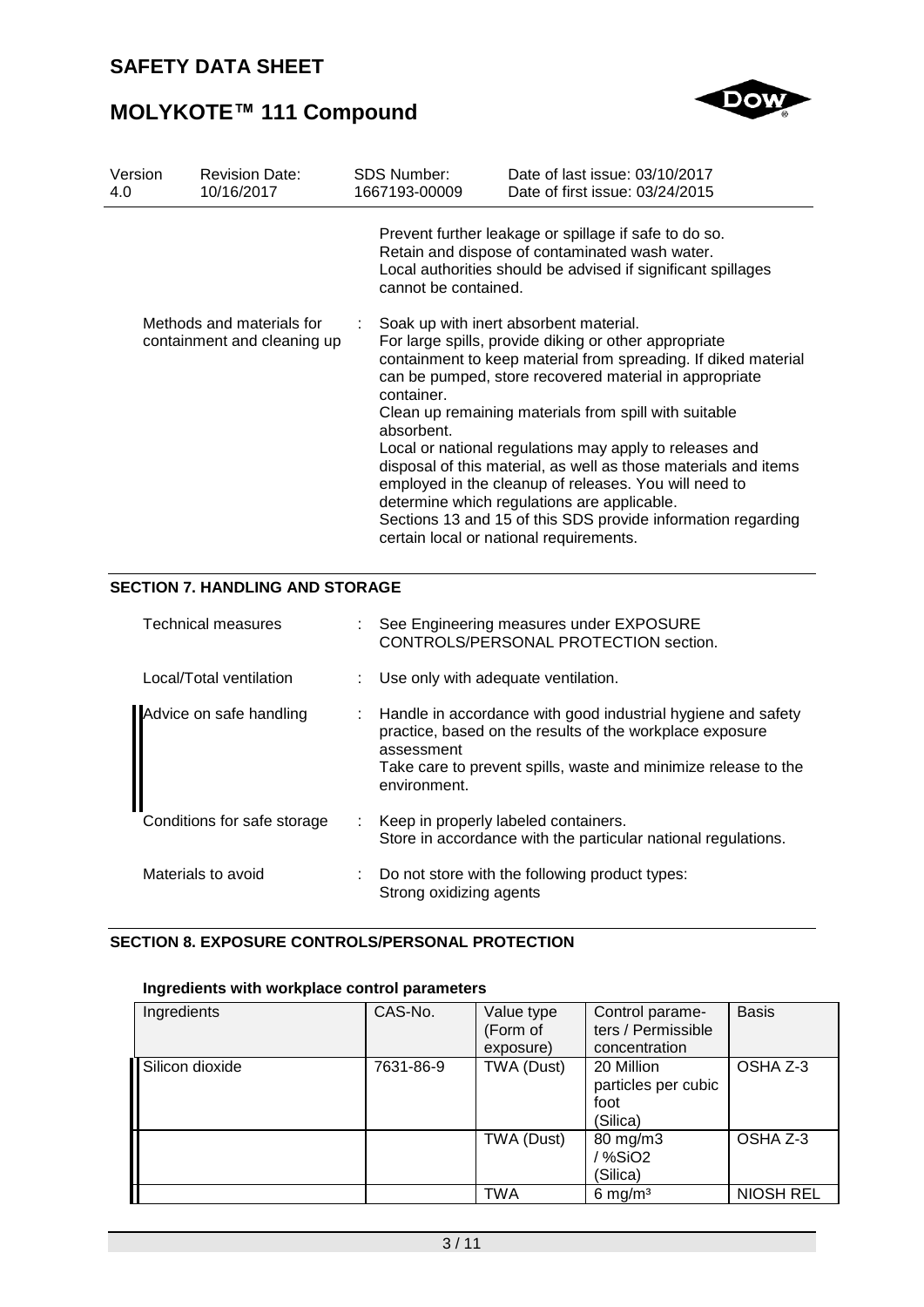



| Version<br>4.0 | <b>Revision Date:</b><br>10/16/2017 | SDS Number:<br>1667193-00009 | Date of last issue: 03/10/2017<br>Date of first issue: 03/24/2015                                                                                                                                                                                                                                                                            |  |
|----------------|-------------------------------------|------------------------------|----------------------------------------------------------------------------------------------------------------------------------------------------------------------------------------------------------------------------------------------------------------------------------------------------------------------------------------------|--|
| $\blacksquare$ |                                     |                              | (Silica)                                                                                                                                                                                                                                                                                                                                     |  |
|                | to a dust inhalation hazard.        |                              | These substance(s) are inextricably bound in the product and therefore do not contribute                                                                                                                                                                                                                                                     |  |
|                | Silicon dioxide                     |                              |                                                                                                                                                                                                                                                                                                                                              |  |
|                | <b>Engineering measures</b>         | $10$ ).                      | Processing may form hazardous compounds (see section<br>Ensure adequate ventilation, especially in confined areas.<br>Minimize workplace exposure concentrations.                                                                                                                                                                            |  |
|                | Personal protective equipment       |                              |                                                                                                                                                                                                                                                                                                                                              |  |
|                | Respiratory protection              | required.                    | No personal respiratory protective equipment normally                                                                                                                                                                                                                                                                                        |  |
|                | Hand protection                     |                              |                                                                                                                                                                                                                                                                                                                                              |  |
|                | Remarks                             |                              | Wash hands before breaks and at the end of workday.                                                                                                                                                                                                                                                                                          |  |
|                | Eye protection                      | Safety glasses               | Wear the following personal protective equipment:                                                                                                                                                                                                                                                                                            |  |
|                | Skin and body protection            |                              | Skin should be washed after contact.                                                                                                                                                                                                                                                                                                         |  |
|                | Hygiene measures                    |                              | Ensure that eye flushing systems and safety showers are<br>located close to the working place.<br>When using do not eat, drink or smoke.<br>Wash contaminated clothing before re-use.<br>These precautions are for room temperature handling. Use at<br>elevated temperature or aerosol/spray applications may<br>require added precautions. |  |

## **SECTION 9. PHYSICAL AND CHEMICAL PROPERTIES**

| Appearance                                                  |    | Grease                            |
|-------------------------------------------------------------|----|-----------------------------------|
| Color                                                       | t. | white, translucent                |
| Odor                                                        |    | none                              |
| Odor Threshold                                              | t. | No data available                 |
| рH                                                          | t. | Not applicable                    |
| Melting point/freezing point :                              |    | No data available                 |
| Initial boiling point and boiling : Not applicable<br>range |    |                                   |
| Flash point                                                 | t. | $>101.1$ °C<br>Method: closed cup |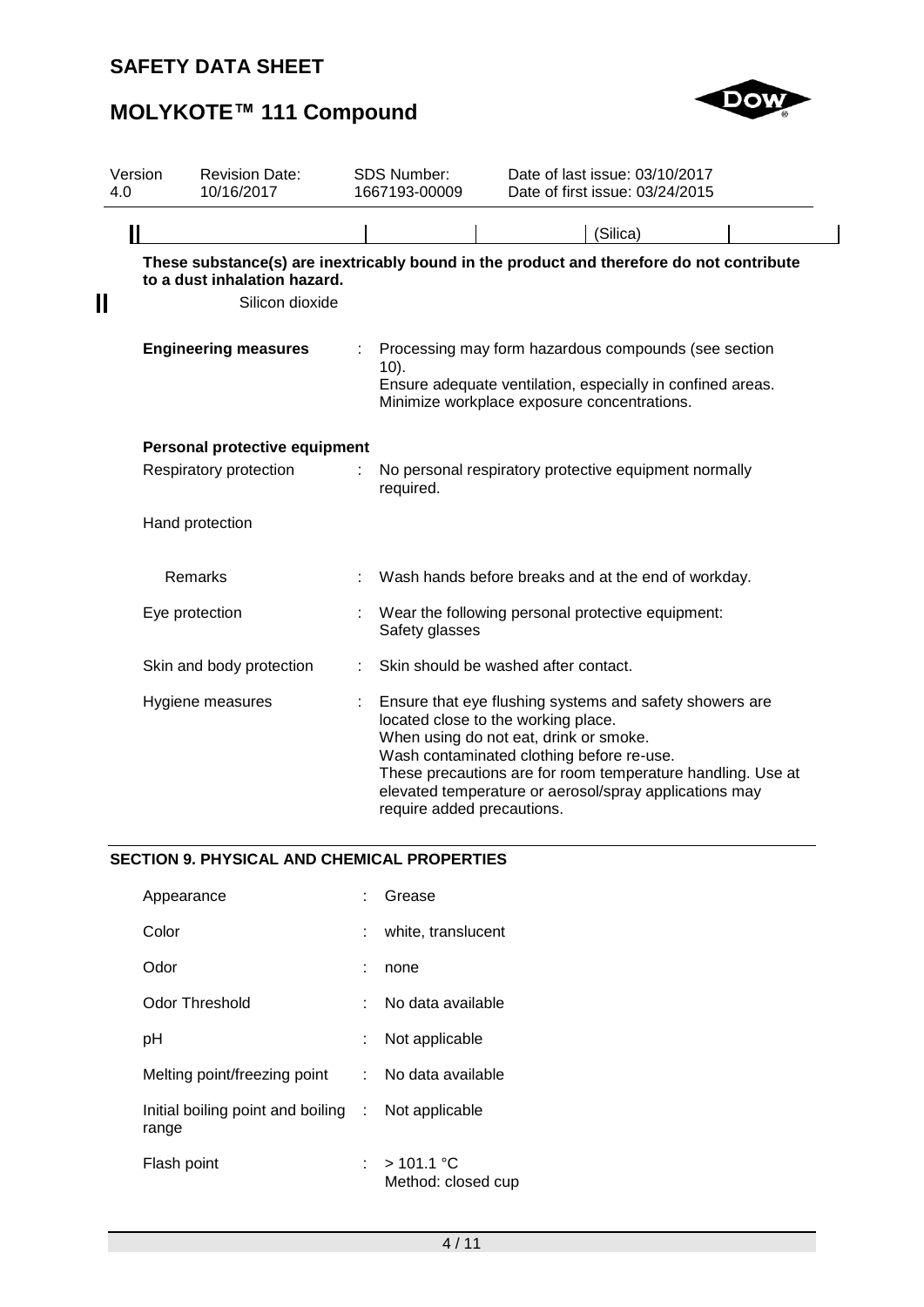



| 4.0 | Version            | <b>Revision Date:</b><br>10/16/2017 |   | SDS Number:<br>1667193-00009 | Date of last issue: 03/10/2017<br>Date of first issue: 03/24/2015                                                        |
|-----|--------------------|-------------------------------------|---|------------------------------|--------------------------------------------------------------------------------------------------------------------------|
|     | Evaporation rate   |                                     |   | Not applicable               |                                                                                                                          |
|     |                    | Flammability (solid, gas)           |   |                              | Not classified as a flammability hazard                                                                                  |
|     | Self-ignition      |                                     |   |                              | The substance or mixture is not classified as pyrophoric. The<br>substance or mixture is not classified as self heating. |
|     | flammability limit | Upper explosion limit / Upper       | ÷ | No data available            |                                                                                                                          |
|     | flammability limit | Lower explosion limit / Lower       |   | No data available            |                                                                                                                          |
|     | Vapor pressure     |                                     |   | Not applicable               |                                                                                                                          |
|     |                    | Relative vapor density              |   | No data available            |                                                                                                                          |
|     | Relative density   |                                     |   | 1.1                          |                                                                                                                          |
|     | Solubility(ies)    | Water solubility                    |   | No data available            |                                                                                                                          |
|     | octanol/water      | Partition coefficient: n-           |   | No data available            |                                                                                                                          |
|     |                    | Autoignition temperature            |   | No data available            |                                                                                                                          |
|     |                    | Decomposition temperature           |   | No data available            |                                                                                                                          |
|     | Viscosity          | Viscosity, dynamic                  |   | Not applicable               |                                                                                                                          |
|     |                    | <b>Explosive properties</b>         |   | Not explosive                |                                                                                                                          |
|     |                    | Oxidizing properties                |   |                              | The substance or mixture is not classified as oxidizing.                                                                 |
|     | Molecular weight   |                                     |   | No data available            |                                                                                                                          |
|     | Particle size      |                                     |   | No data available            |                                                                                                                          |

## **SECTION 10. STABILITY AND REACTIVITY**

| Reactivity                              |            | Not classified as a reactivity hazard.                                                                                                                                                          |
|-----------------------------------------|------------|-------------------------------------------------------------------------------------------------------------------------------------------------------------------------------------------------|
| Chemical stability                      |            | Stable under normal conditions.                                                                                                                                                                 |
| Possibility of hazardous reac-<br>tions | $\sim 100$ | Use at elevated temperatures may form highly hazardous<br>compounds.<br>Can react with strong oxidizing agents.<br>Hazardous decomposition products will be formed at elevated<br>temperatures. |
| Conditions to avoid                     |            | None known.                                                                                                                                                                                     |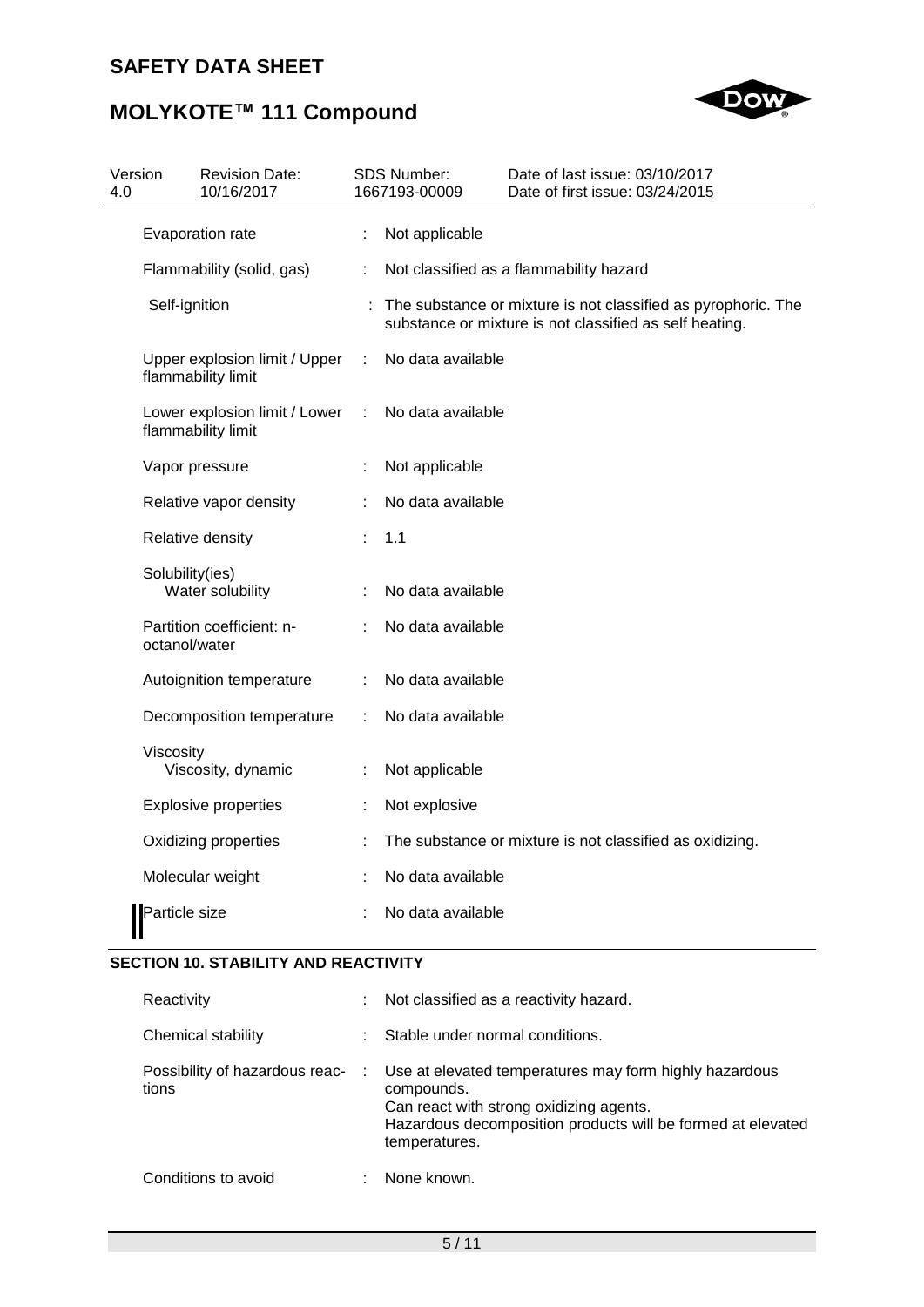

# **MOLYKOTE™ 111 Compound**

| Version<br>4.0 | <b>Revision Date:</b><br>10/16/2017            |    | <b>SDS Number:</b><br>1667193-00009                                                                             | Date of last issue: 03/10/2017<br>Date of first issue: 03/24/2015                                                      |
|----------------|------------------------------------------------|----|-----------------------------------------------------------------------------------------------------------------|------------------------------------------------------------------------------------------------------------------------|
|                | Incompatible materials                         |    | : Oxidizing agents                                                                                              |                                                                                                                        |
|                | <b>Hazardous decomposition products</b>        |    |                                                                                                                 |                                                                                                                        |
|                | Thermal decomposition                          | ÷. | Formaldehyde                                                                                                    |                                                                                                                        |
|                | <b>SECTION 11. TOXICOLOGICAL INFORMATION</b>   |    |                                                                                                                 |                                                                                                                        |
|                | Information on likely routes of exposure       |    |                                                                                                                 |                                                                                                                        |
|                | Skin contact<br>Ingestion<br>Eye contact       |    |                                                                                                                 |                                                                                                                        |
|                | <b>Acute toxicity</b>                          |    |                                                                                                                 |                                                                                                                        |
|                | Not classified based on available information. |    |                                                                                                                 |                                                                                                                        |
|                | Ingredients:                                   |    |                                                                                                                 |                                                                                                                        |
|                | Silicon dioxide:                               |    |                                                                                                                 |                                                                                                                        |
|                | Acute oral toxicity                            |    | : LD50 (Rat): $> 3,300$ mg/kg<br>icity<br>literature.                                                           | Assessment: The substance or mixture has no acute oral tox-<br>Remarks: Information taken from reference works and the |
|                | Acute inhalation toxicity                      |    | $LC50$ (Rat): $> 2.08$ mg/l<br>Exposure time: 4 h<br>Test atmosphere: dust/mist<br>tion toxicity<br>literature. | Assessment: The substance or mixture has no acute inhala-<br>Remarks: Information taken from reference works and the   |
|                | Acute dermal toxicity                          |    | LD50 (Rabbit): $> 5,000$ mg/kg<br>toxicity<br>literature.                                                       | Assessment: The substance or mixture has no acute dermal<br>Remarks: Information taken from reference works and the    |

#### **Skin corrosion/irritation**

Not classified based on available information.

#### **Ingredients:**

## **Silicon dioxide:**

Result: No skin irritation Remarks: Information taken from reference works and the literature.

#### **Serious eye damage/eye irritation**

Not classified based on available information.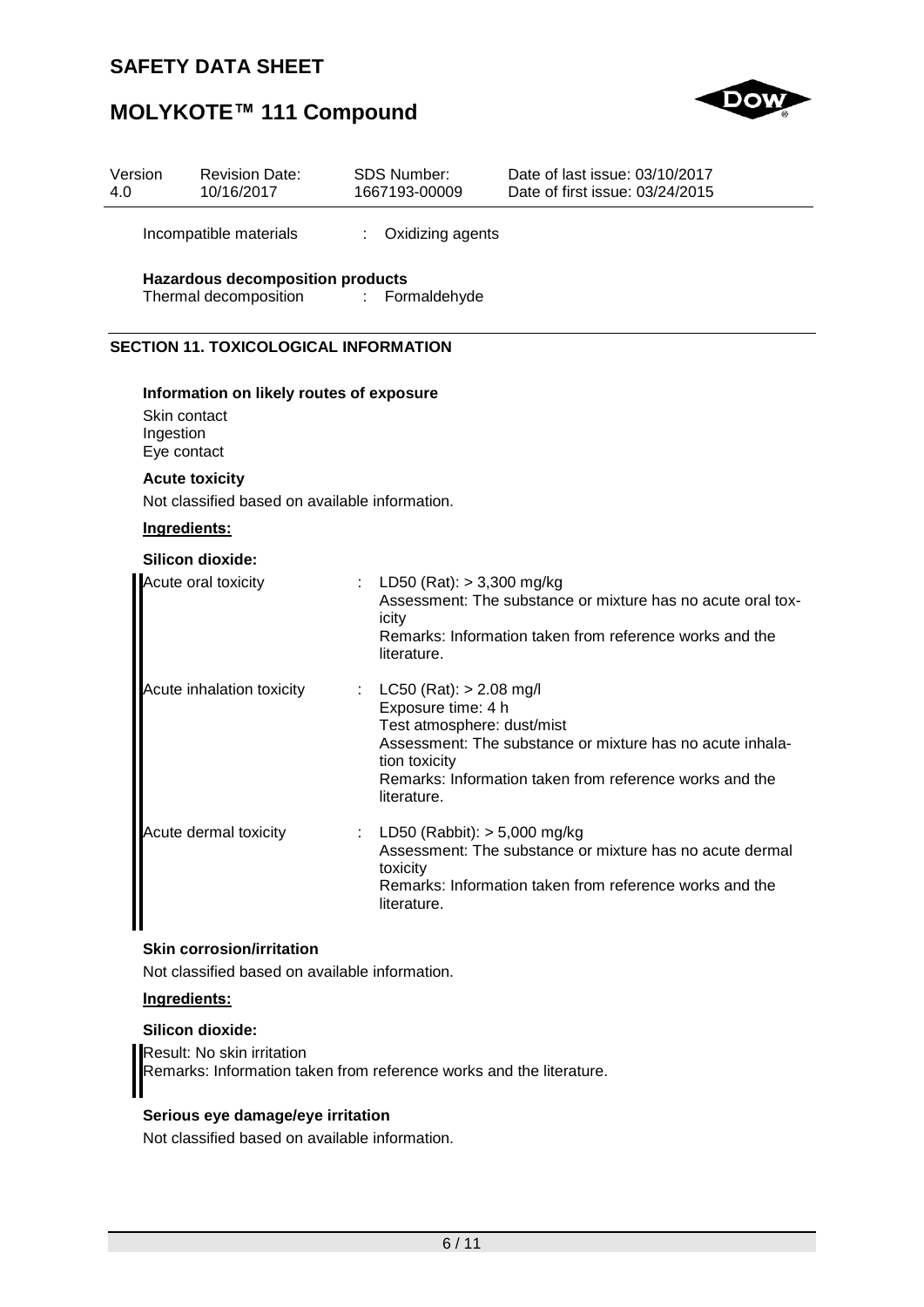# **MOLYKOTE™ 111 Compound**



| Version<br>4.0 | <b>Revision Date:</b><br>10/16/2017                                                 | <b>SDS Number:</b><br>1667193-00009                                 | Date of last issue: 03/10/2017<br>Date of first issue: 03/24/2015                                                                   |
|----------------|-------------------------------------------------------------------------------------|---------------------------------------------------------------------|-------------------------------------------------------------------------------------------------------------------------------------|
|                | Ingredients:                                                                        |                                                                     |                                                                                                                                     |
|                | Silicon dioxide:                                                                    |                                                                     |                                                                                                                                     |
|                | Result: No eye irritation                                                           | Remarks: Information taken from reference works and the literature. |                                                                                                                                     |
|                | <b>Respiratory or skin sensitization</b>                                            |                                                                     |                                                                                                                                     |
|                | <b>Skin sensitization</b>                                                           |                                                                     |                                                                                                                                     |
|                | Not classified based on available information.                                      |                                                                     |                                                                                                                                     |
|                | <b>Respiratory sensitization</b>                                                    |                                                                     |                                                                                                                                     |
|                | Not classified based on available information.                                      |                                                                     |                                                                                                                                     |
|                | Ingredients:                                                                        |                                                                     |                                                                                                                                     |
|                | Silicon dioxide:                                                                    |                                                                     |                                                                                                                                     |
|                |                                                                                     | Assessment: Does not cause skin sensitization.                      |                                                                                                                                     |
|                | Test Type: Skin: test type not specified<br>Species: Guinea pig<br>Result: negative | Remarks: Information taken from reference works and the literature. |                                                                                                                                     |
|                | Ingredients:<br>Silicon dioxide:                                                    |                                                                     |                                                                                                                                     |
|                | Genotoxicity in vitro                                                               | Result: negative<br>literature.                                     | Remarks: Information taken from reference works and the                                                                             |
|                | Genotoxicity in vivo                                                                | Application Route: Ingestion                                        |                                                                                                                                     |
|                |                                                                                     | Result: negative<br>literature.                                     | Remarks: Information taken from reference works and the                                                                             |
|                | Germ cell mutagenicity -<br>Assessment                                              | ÷                                                                   | Animal testing did not show any mutagenic effects.                                                                                  |
|                | Carcinogenicity                                                                     |                                                                     |                                                                                                                                     |
|                | Not classified based on available information.                                      |                                                                     |                                                                                                                                     |
| <b>IARC</b>    |                                                                                     | human carcinogen by IARC.                                           | No ingredient of this product present at levels greater than or<br>equal to 0.1% is identified as probable, possible or confirmed   |
| <b>OSHA</b>    |                                                                                     |                                                                     | No component of this product present at levels greater than or<br>equal to 0.1% is on OSHA's list of regulated carcinogens.         |
| <b>NTP</b>     |                                                                                     | by NTP.                                                             | No ingredient of this product present at levels greater than or<br>equal to 0.1% is identified as a known or anticipated carcinogen |
|                |                                                                                     | 7/11                                                                |                                                                                                                                     |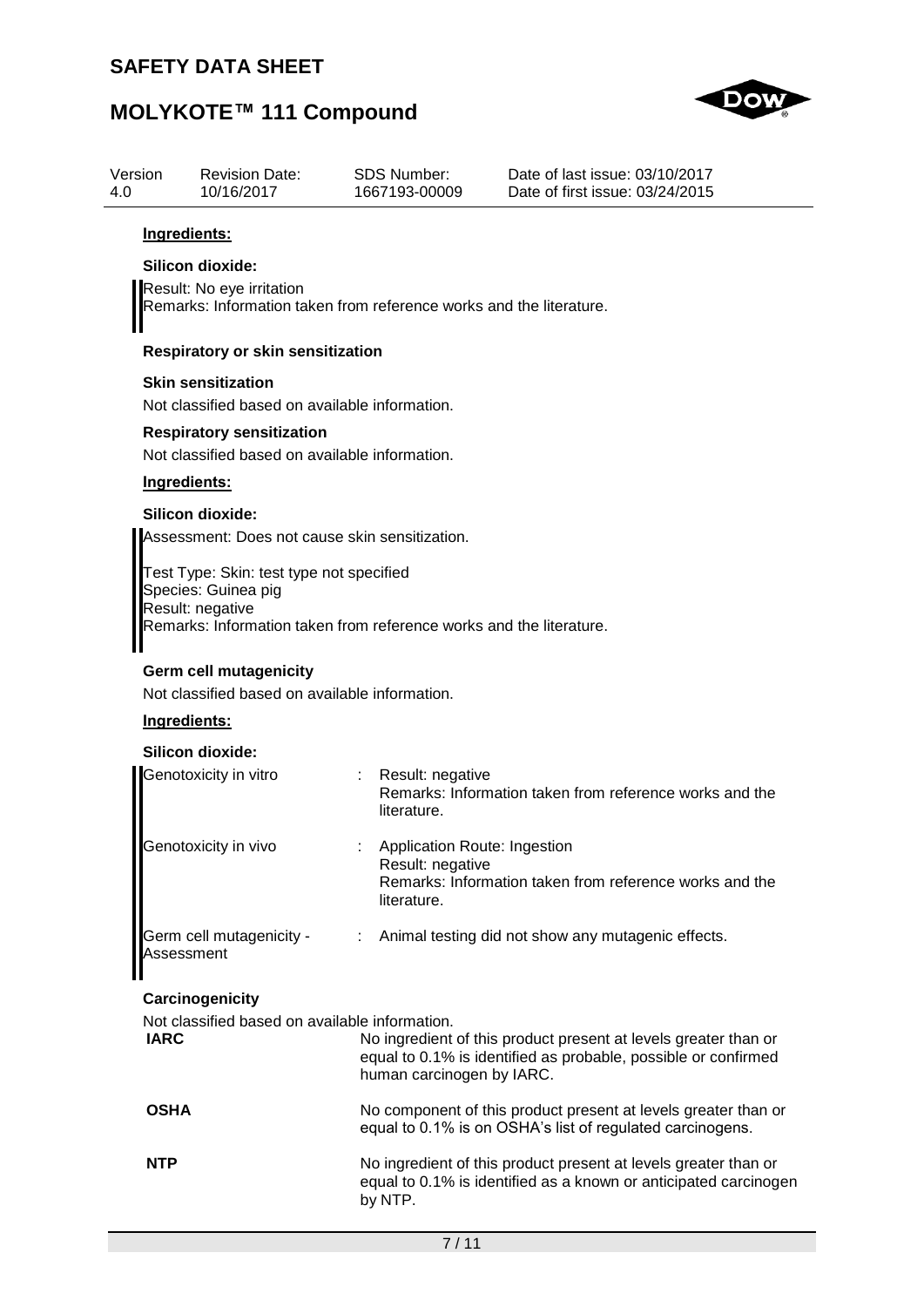# **MOLYKOTE™ 111 Compound**



| Version | <b>Revision Date:</b> | SDS Number:   | Date of last issue: 03/10/2017  |
|---------|-----------------------|---------------|---------------------------------|
| 4.0     | 10/16/2017            | 1667193-00009 | Date of first issue: 03/24/2015 |

#### **Reproductive toxicity**

Not classified based on available information.

#### **STOT-single exposure**

Not classified based on available information.

#### **STOT-repeated exposure**

Not classified based on available information.

#### **Aspiration toxicity**

Not classified based on available information.

#### **SECTION 12. ECOLOGICAL INFORMATION**

**Ecotoxicity** No data available **Persistence and degradability** No data available **Bioaccumulative potential** No data available **Mobility in soil** No data available **Other adverse effects** No data available

#### **SECTION 13. DISPOSAL CONSIDERATIONS**

#### **Disposal methods**

| Resource Conservation and<br>Recovery Act (RCRA) | : This product has been evaluated for RCRA characteristics<br>and does not meet the criteria of hazardous waste if discarded<br>in its purchased form.         |
|--------------------------------------------------|----------------------------------------------------------------------------------------------------------------------------------------------------------------|
| Waste from residues                              | Dispose of in accordance with local regulations.                                                                                                               |
| Contaminated packaging                           | Empty containers should be taken to an approved waste<br>handling site for recycling or disposal.<br>If not otherwise specified: Dispose of as unused product. |

#### **SECTION 14. TRANSPORT INFORMATION**

#### **International Regulations**

**UNRTDG**

Not regulated as a dangerous good

**IATA-DGR**

Not regulated as a dangerous good

#### **IMDG-Code**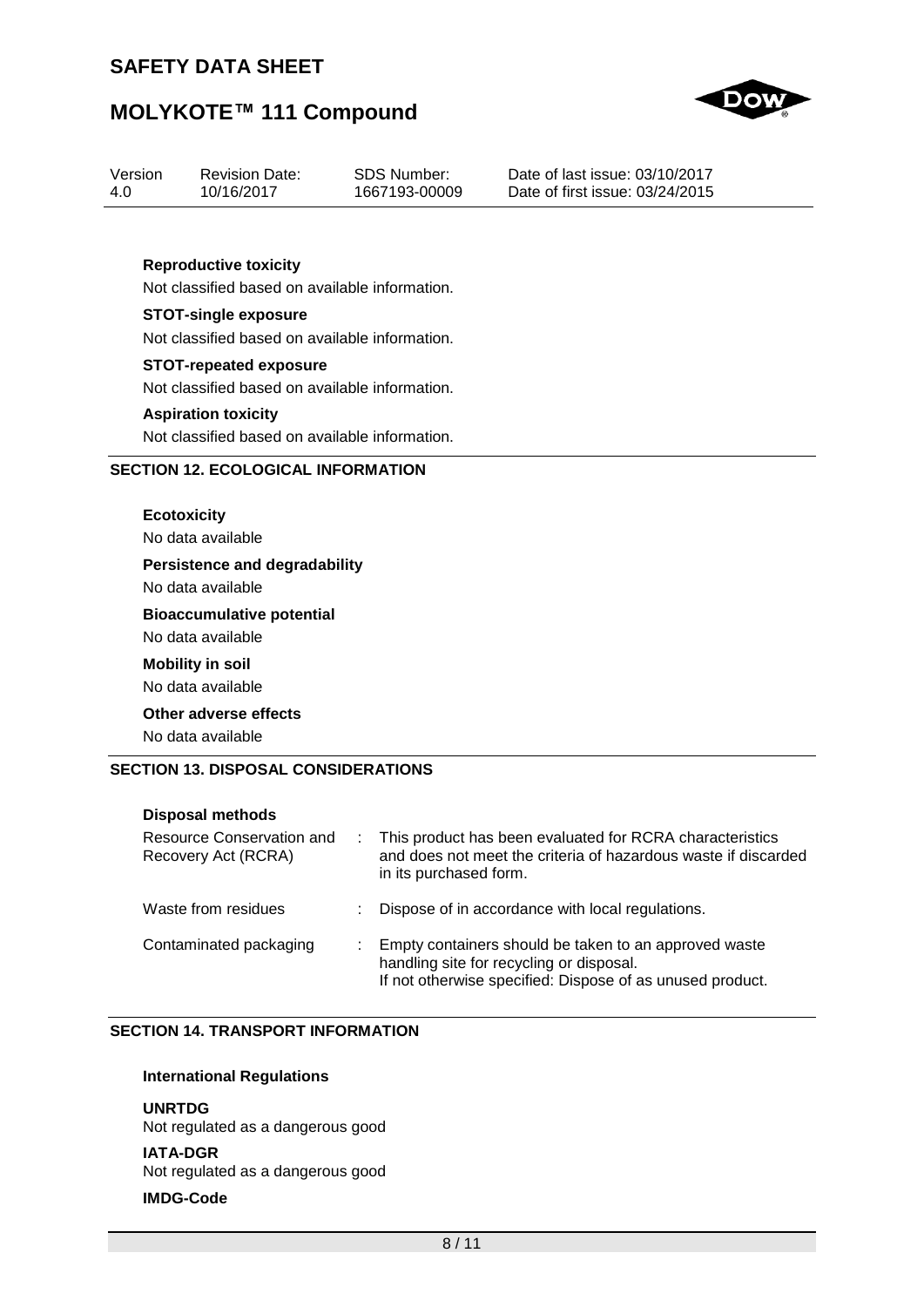

# **MOLYKOTE™ 111 Compound**

| Version | Revision Date: | SDS Number:   | Date of last issue: 03/10/2017  |
|---------|----------------|---------------|---------------------------------|
| 4.0     | 10/16/2017     | 1667193-00009 | Date of first issue: 03/24/2015 |

Not regulated as a dangerous good

#### **Transport in bulk according to Annex II of MARPOL 73/78 and the IBC Code**

Not applicable for product as supplied.

#### **Domestic regulation**

**49 CFR**

Not regulated as a dangerous good

#### **SECTION 15. REGULATORY INFORMATION**

#### **EPCRA - Emergency Planning and Community Right-to-Know**

#### **CERCLA Reportable Quantity**

This material does not contain any components with a CERCLA RQ.

#### **SARA 304 Extremely Hazardous Substances Reportable Quantity**

This material does not contain any components with a section 304 EHS RQ.

#### **SARA 302 Extremely Hazardous Substances Threshold Planning Quantity**

This material does not contain any components with a section 302 EHS TPQ.

| SARA 311/312 Hazards |  | No SARA Hazards |
|----------------------|--|-----------------|
|----------------------|--|-----------------|

**SARA 313** : This material does not contain any chemical components with known CAS numbers that exceed the threshold (De Minimis) reporting levels established by SARA Title III, Section 313.

#### **US State Regulations**

#### **Pennsylvania Right To Know**

| Dimethyl siloxane, trimethylsiloxy-terminated | 63148-62-9   |
|-----------------------------------------------|--------------|
| Silicon dioxide                               | 7631-86-9    |
| Silicone Metalloid Complex                    | Trade secret |

#### **California Prop. 65**

This product does not contain any chemicals known to the State of California to cause cancer, birth, or any other reproductive defects.

#### **California Permissible Exposure Limits for Chemical Contaminants**

Silicon dioxide 7631-86-9 **The ingredients of this product are reported in the following inventories:** NZIoC : All ingredients listed or exempt. REACH : For purchases from Dow Chemical EU legal entities, all ingredients are currently pre/registered or exempt under REACH. Please refer to section 1 for recommended uses. For purchases from non-EU Dow Chemical legal entities with the intention to export into EEA please contact your DC representative/local office. TSCA : All chemical substances in this product are either listed on the TSCA Inventory or are in compliance with a TSCA Inventory exemption.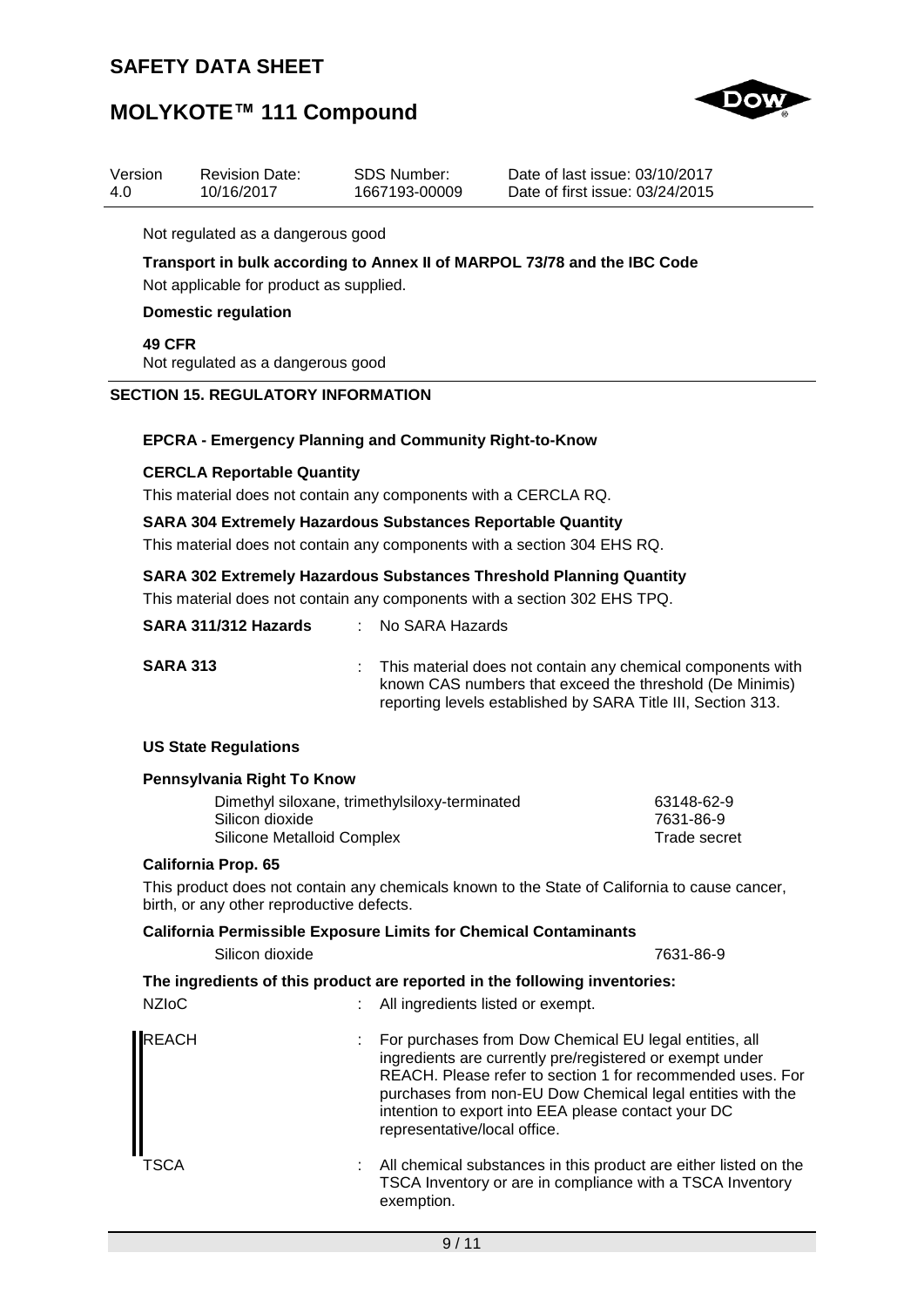

# **MOLYKOTE™ 111 Compound**

| Version<br>4.0 | <b>Revision Date:</b><br>10/16/2017 | <b>SDS Number:</b><br>1667193-00009 | Date of last issue: 03/10/2017<br>Date of first issue: 03/24/2015                                                                                                                                                                                   |
|----------------|-------------------------------------|-------------------------------------|-----------------------------------------------------------------------------------------------------------------------------------------------------------------------------------------------------------------------------------------------------|
|                |                                     |                                     |                                                                                                                                                                                                                                                     |
| <b>PICCS</b>   |                                     | All ingredients listed or exempt.   |                                                                                                                                                                                                                                                     |
| KECI           |                                     |                                     | All ingredients listed, exempt or notified.                                                                                                                                                                                                         |
| <b>AICS</b>    |                                     | All ingredients listed or exempt.   |                                                                                                                                                                                                                                                     |
| <b>IECSC</b>   |                                     | All ingredients listed or exempt.   |                                                                                                                                                                                                                                                     |
| ENCS/ISHL      |                                     | inventory listing.                  | All components are listed on ENCS/ISHL or exempted from                                                                                                                                                                                             |
| <b>DSL</b>     |                                     |                                     | This product contains one or more substances which are not<br>on the Canadian Domestic Substances List (DSL). Import of<br>this product into Canada has volume limitations. For volume<br>limits please consult Dow Chemical Regulatory Compliance. |
| TCSI           |                                     | All ingredients listed or exempt.   |                                                                                                                                                                                                                                                     |

#### **SECTION 16. OTHER INFORMATION**



| <b>Full text of other abbreviations</b> |  |                                                                                                |  |  |
|-----------------------------------------|--|------------------------------------------------------------------------------------------------|--|--|
| NIOSH REL                               |  | : USA. NIOSH Recommended Exposure Limits                                                       |  |  |
| OSHA Z-3                                |  | : USA. Occupational Exposure Limits (OSHA) - Table Z-3 Min-<br>eral Dusts                      |  |  |
| NIOSH REL / TWA                         |  | : Time-weighted average concentration for up to a 10-hour<br>workday during a 40-hour workweek |  |  |
| OSHA Z-3 / TWA                          |  | : 8-hour time weighted average                                                                 |  |  |

the absence of a chronic hazard.

AICS - Australian Inventory of Chemical Substances; ASTM - American Society for the Testing of Materials; bw - Body weight; CERCLA - Comprehensive Environmental Response, Compensation, and Liability Act; CMR - Carcinogen, Mutagen or Reproductive Toxicant; DIN - Standard of the German Institute for Standardisation; DOT - Department of Transportation; DSL - Domestic Sub-